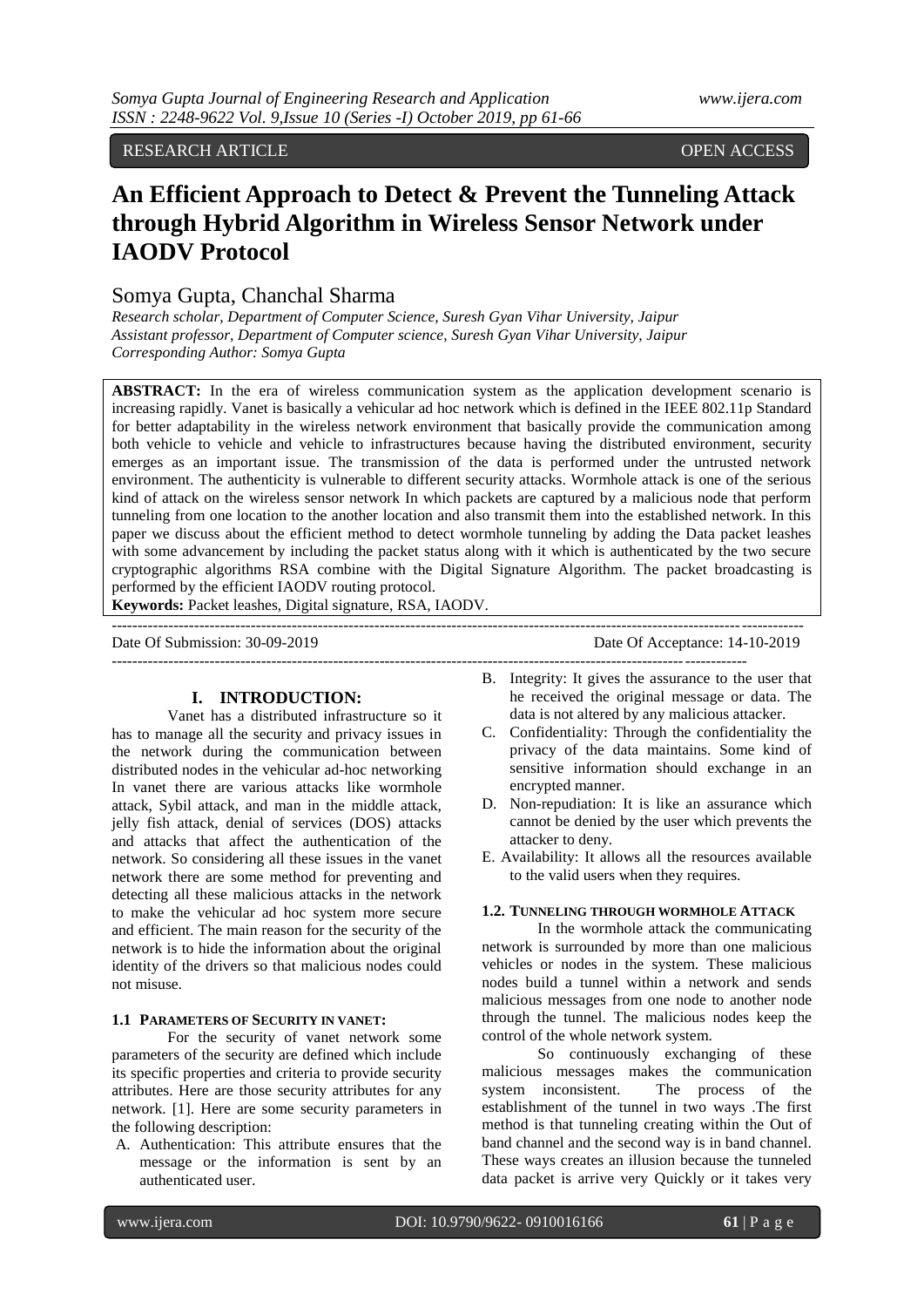less hop count in compare to the usually process of transmission .So it become hard to detect the malicious routs. Various kinds of attacks can be formed like replay attacks, Eavesdropping attacks etc. Here in the following figure the tunneling is established by two attacker nodes during the packet transmission.



**Fig1:** Proceed tunneling by malicious node 1 and node 2

We can classify the types of wormhole attacks according to the visibility of the attacker nodes on the transmission routs or the behavior of the attacker nodes to forward the data packets .so it can define by the different categories like open wormholes, half-open wormhole and the third is closed wormhole attack. In the open wormhole attack the attacker node is known by the other nodes in the network and they would pretend that the attacker nodes as their direct neighbor node. But in the case of half-open wormholes the attacker can only perform the tunneling the data packets within the network from one side to another side and rebroadcasts them without doing any modification or changes to the packets. In the closed wormhole attacks, the source and the destination nodes are shown as both are far away as only one hop from each other, and all the intermediate nodes in the networks routs are kept as hidden nodes. [1]

## **II. RELATED WORK:**

Wormhole attacks can be easily launched on the network security system because of the non centralized infrastructure and it is difficult to detect within the distributed network. More ever various wireless sensor network routing protocols deploy the different cryptographic techniques or other solutions like directional antennas, packet leashes techniques, clock synchronization, DELPHI technique [2] etc. to prevent the network from the unauthorized access with this tunneling attack. Here are some methods including related work presented by different authors to detecting or preventing the wormhole attack from the wireless sensor network.

Hon Sun Chiu et al [2] In this paper the author presents a new method that is DelPHI, which is called as delay per hop indication. In which the

author detect the wormhole attack by observing the delay between the sender and the receiver during the transmission of the packet. Accordingly this method of detection does not require any type of hardware resources and the synchronized clock.

Saurabh Gupta et.al [3] in this paper the author used a WHOP algorithm which used packet hound for detecting the wormhole attack in the wireless network. With this algorithm it detect the tunnel by counting the number of hops between the nodes & evaluate that the hop difference between the intermediate node are acceptable or not.

Seyed Mohammad Safi et.al [4] Authors proposed a novel approach for the avoidance of the wormhole attack in the vanet network. This avoidance technique includes the packet leashes and the heap method for the wormhole attack occurs during the routing of the protocol.

In the proposed method the wormhole attack can be prevented by detecting the malicious node in the communication network because the attack is happens through two or more than these malicious nodes. This attack basically interrupts the routing network especially the networks that uses on demanding routing protocols like AODV and DSR. Hichem Sedjelmaci et.al [4] Authors proposed frame work which is an intrusion detection system for vehicular network (IDFV) which secure the wireless network against the various routing attacks like

Wormhole attack, packet duplication occurrence while transmission and black hole attack etc. this IDFV framework applies a secure reputation method for the assessment of the trust level of the vehicles along with the sensor networks. This frame work basically evaluates the system with the high detection rate and low false rate accordingly.

#### **III. PROPOSED WORK**

In the tunneling attack, the data packet or information is received by a malicious node called as attacker at a particular location point and it tunnels those data packets to the different place and replays those packets into the whole wireless transmission network. These attackers can transmit the information bit by bit from the data packet instead of waiting for the whole packet to be forwarded so that it could maintain the minimization in the delay .So this would be more harmful and not so easy to detectable in the wireless sensor network.

The proposed methodology is basically based on the ad hoc on demand routing protocol AODV protocol is worked as a reactive routing protocol in which the nodes present in the network worked as the routers. When it is necessary to send the data within the network they obtain the rout by maintaining the routing table. The approach of IAODV protocol [5] is worked on the statement that is as "limited source routing up to two hops with the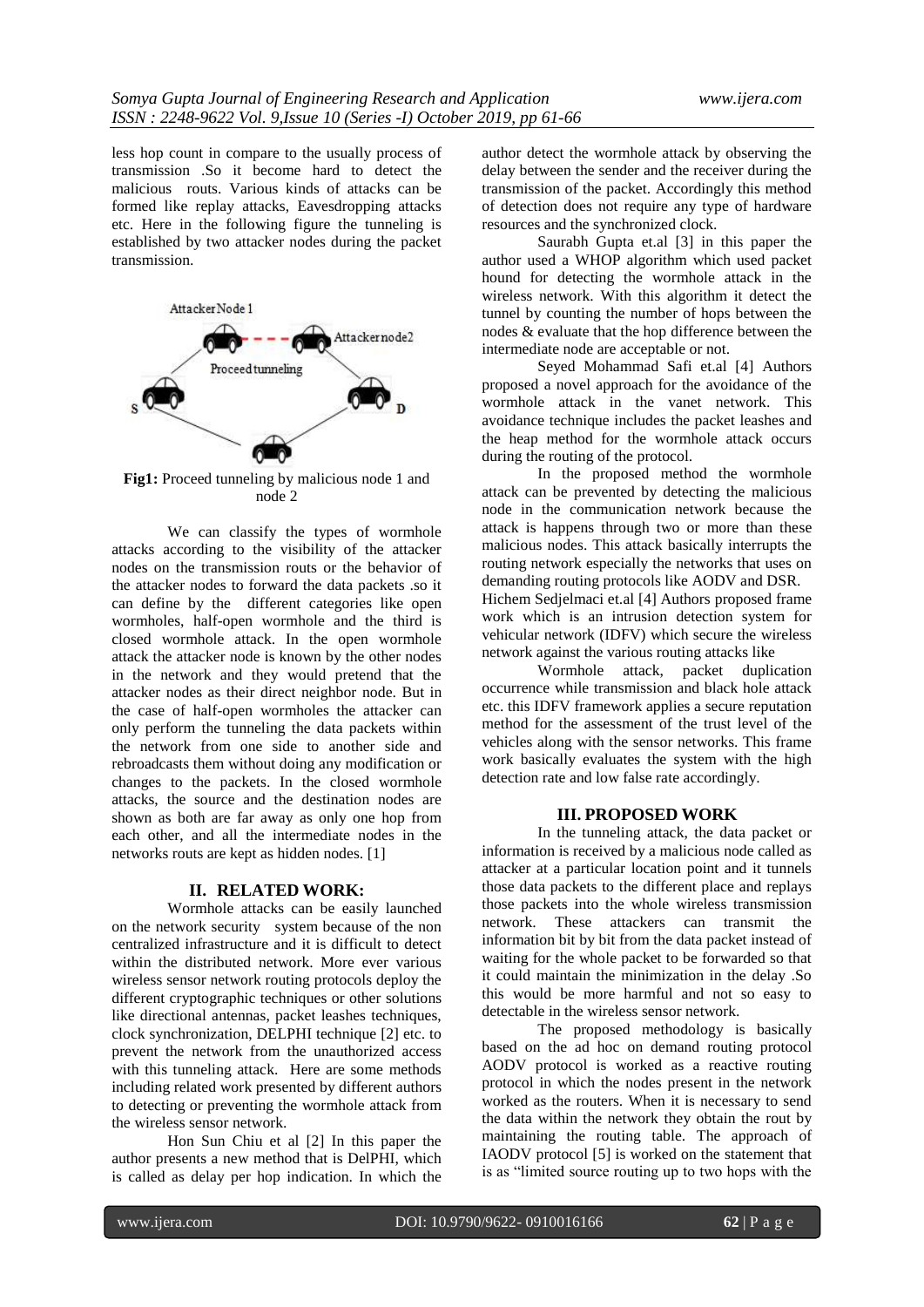backup routs."[5]

Basically this extended protocol merges the features of DSR and AOMDV protocol. In the basic Ad hoc on demand routing protocol, it gives a surety by giving the information timely with a highly accuracy.

## **3.1 IMPROVED ROUT REQUEST (IRREQ) AND IMPROVED ROUTE RESPONSE (IRREP) PACKETS**

The secure routing phase is complete with two phases in which first is rout discovery and rout maintenance is the second and last phase. During the discovery of the transmission rout the improved route request IRREQ phase is extended in a way to create the backup routes from the source to the destination that if occurrence of any primary route failure, the source node can use the backup routes for data transmission. In the proposed routing protocol it includes the additional address of the next node of the communication network.

Here the design of the updated  $&$  improved route request packet (IRREQ) structure which contain the IP address of rout request packet, IP address of destination address, sequence no. of rout request packet and addition of IP address of next node with is sequence no.

The Structure of the packet with these parameter is as shows in the following table:



**Fig2:** Rout-Requesting table of improved transmission protocol.

#### **3.2. PREVENTION FROM THE TUNNELING EFFECT**

After the routing sequences it become a big issue to protect the data packet securely from the different networking attacks like Wormhole, DDOS attacks, jellyfish attack etc, which we are already discussed before because of having distributed infrastructure. So to prevent the transmission network over the Wormhole tunneling the packet leashes are very effective mechanism to deal with wormhole attack over the wireless network.

This leashes technique is categorized by two different methods. In this geographical leashes all nodes which have loosely synchronized clock along with them & these node must be aware of their location so accordingly if a data packet is sending by a nodes,  $P_{src}$  must include its location an the time  $T_{sen}$  which compute the  $\pm \Delta$  and V , the upper bound on the velocity of node through the following equation: DSR  $\leq$  | | P<sub>src</sub> – P<sub>rec</sub> | |+2V.( T<sub>rec</sub> –T<sub>sen</sub> + Δ)+δ

Where  $DSR = distance$  between the sender and the node itself in the communication network.[7]

On the other hand the temporal leashes used the tightly synchronized clock which include the concept of computing the maximum difference  $(\Delta)$  between any two nodes within the transmission network and which is necessary to known by all of the nodes participated in the communication network. We uses these method to control over the wormholes created by the malicious nodes through under the condition in which the packet cannot be able to traverse further than the particular given distance denoted by L within the communication network. Every node in the network must be synchronized up to the  $\Delta$ . So  $L > L_{min} = \Delta$ .c,

Where Δ=maximum time synchronization error  $\&$  C = the wireless signal speed over the communication.

 When a packet is send by a sender node at a time Tsen then a time of its expiration must be assigned as  $T_e = T_{sen} + L/C - \Delta$ , when the receiver receives the data packet if the temporal leashes is expired (means  $Trec > Te$  ). [7] It drops this packet in that case.

## **3.3. A HYBRID AUTHENTICATION APPROACH FOR SECURING DATA PACKETS**

The use of temporal leashes is not enough for securing the communication network from the malicious nodes to create tunneling. The expiration time must be authenticated so it becomes secure from intrusions set up by the attackers. Basically we uses the concept of the hybrid cryptographic technique which merge the more optimal features of two secure cryptographic algorithms which is the RSA emerging with the concept of digital signature algorithm.[8]

RSA works on the public key cryptography including two basic functions which are encryption and the process of decryption and the digital signature algorithm generate the digital signature and validate it. The hybrid feature wants to maintain the efficiency of bits so it includes the 1024 bits for RSA with the 512 bits DSA algorithm that leads the transmission of the message more secure as compare to previous proposals related to the security.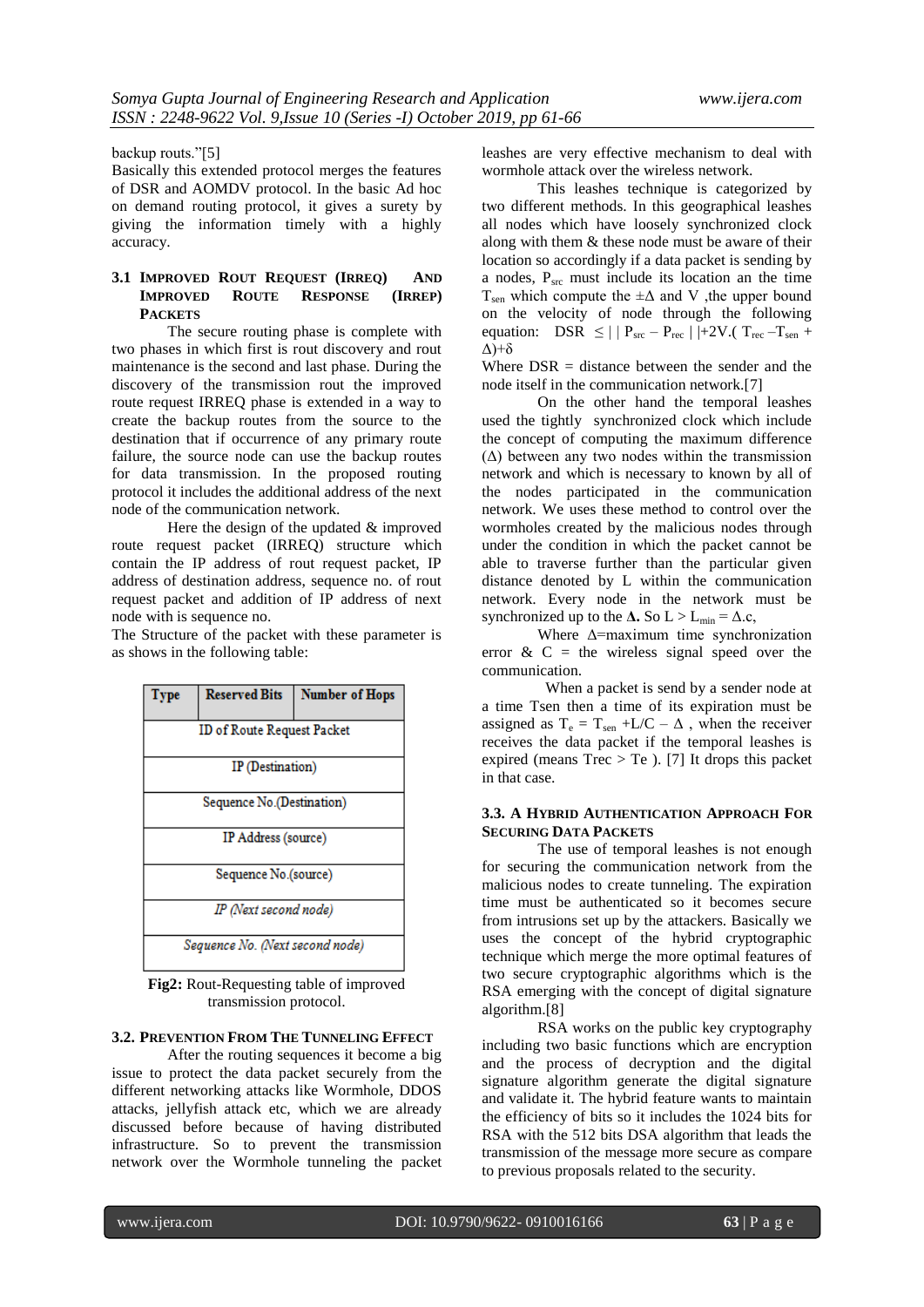In this hybrid algorithm the key generating procedure is manage under the trusted authority. A pair of public and the private key is provided to every user which participates in the communication network. The next process is performing the cryptographic algorithm with the help of these key pairs.

- RSA Algorithm: Perform encryption and decryption
- Digital Signature: Verification process



**Fig3:** Functioning of the used secured hybrid algorithm.

These pairs of keys are used to encrypt and signing the data packet and after verifying it for the decryption of the data packet. When every nodes have their pair of keys & any node will send data where the encryption process is done through the public key of the receiver node and it digitally signed by the private key of the sender node and on the other hand receiver node receive the encrypted data packet which can be only decrypted by the public key of sender node. The verification procedure with the digital signature is done by the public key of sender node. Data is received when the digital signature is found valid as the whole procedure is shown in the described figure. So we go through this procedure to be more secure against the wormhole attack.

## **3.4. PROCESS FLOW OF TRANSMISSION UNDER WIRELESS SENSOR NETWORK**

The process is starts form the secure routing protocol which additionally manages the temporal leash with its deadline time to detect the tunneling created by the malicious node and eventually performed the wormhole attack in the transmission network which obviously affects the security parameters during communication within wireless sensor networks. Here is the flow of procedure under IAODV routing protocol with the addition of packet leashes which is used to detect and prevent the network from the various attackers.



**Fig 4:** Secure Rout flow to control over malicious nodes in wireless sensor network.

#### **IV. SIMULATION & RESULT:**

The implementation of wormhole attack prevention is done under the network simulator2 (NS2).Basically it has a UNIX based open source environment, generally using TCL language for scripting. Through this approach of improved routing protocol the packet deliver rate is maintained with the addition of hybrid cryptographic algorithm as compare to basic ad hoc routing protocol under high traffic scenario. We compare the result by calculating some factor like end to end delay and throughput. Here in the following figure the analysis graph of throughput, this basically refers to the average data rate of successful message delivery over a specific communications link. From the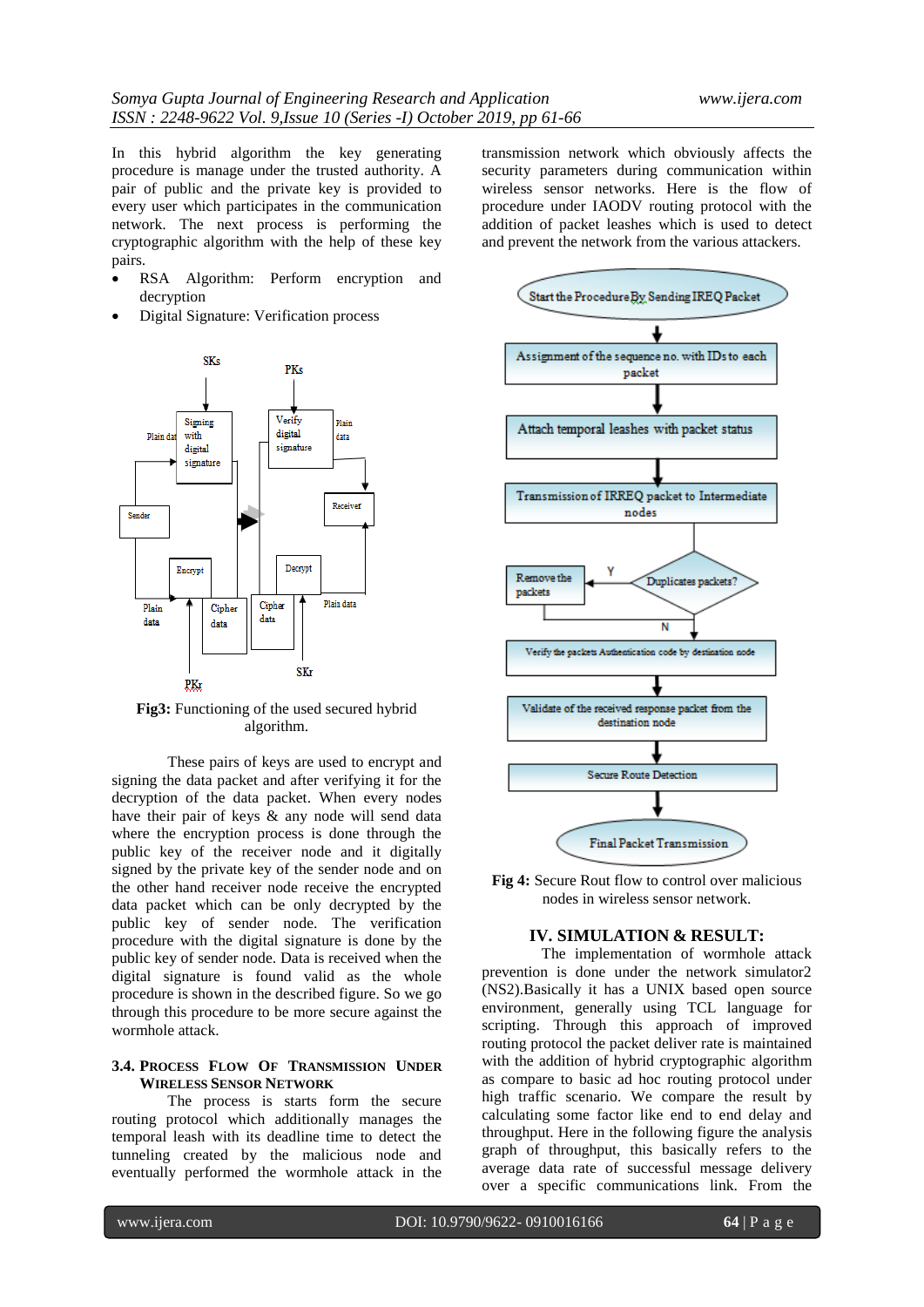results, proposed prevention method gives more throughput than the existing one as shown following measured in bits per second (bps).



**Fig5:** Throughput gained by the proposed prevention method.

Packet Delivery Ratio (PDR) is a number of successfully received packets to the total number of packets sent by sender which includes retransmissions of the packet also. In the second simulating graph, red line indicates the energy consumption in the prevention method, where as green is for attacker method. According to this result, proposed method PDR is higher than before.



**Fig6:** Calculated PDR by the proposed prevention method.

End to End Delay is the final parameter to analysis of the time taken for a packet to be transmitted across a network from source node to destination node that depends on number of hops and traffic congestion on the network. In the results end to end delay is has lower value in proposed method as compare to the previous one



**Fig7:** Analyzed minimum end to end delay

As the following graph shows that end to end delay during packet transmission is improved by using IAODV protocol instead of basic AODV protocol while applying hybrid algorithm for handling security issues from wormhole attackers.



**Fig8:** Performance analysis in term of end to end delay between IAODV and basic AODV protocol

## **V. CONCLUSION & FUTURE SCOPE:**

In wireless sensor network, security becomes very important issue because of having its distributed kind of environment so in this paper we worked on the security related issues like tunneling attack and proposed some improved routing protocol with packet leashes technique & secure it by a hybrid cryptographic approach. Through this implementation flow the packet delivery rate is much improved with efficient way. We can further implement some more advance features which can take less time to detect wormhole attacker to find secure routs and reduce delay between packet transmissions even more efficiently.

#### **REFERENCES**

- [1]. Tareq Emad Ali, Layth A. Khalil,l dulaimi Yamaan E. Majeed , Review and Performance Comparison of VANET Protocols: AODV, DSR, OLSR, DYMO, DSDV & ZRP, 2016 Al-Sadeq International Conference on Multidisciplinary in IT and Communication Science and Applications (AICMITCSA) IRAQ (9-10) May
- [2]. H.S. Chiu and K.S. Lui. DELPHI: wormhole detection mechanism for ad hoc wireless networks. 1st International Symposium on Wireless Pervasive Computing, pages 6–11, January 2006.
- [3]. Saurabh Gupta, Subrat Kar, WHOP: Wormhole Attack Detection Protocol using Hound Packet, 2011 International Conference on Innovations in Information Technology.
- [4]. Seyed Ali Sharifi and Seyed Morteza Babamir, A New Approach to Detecting and Preventing theWorm Hole Attacks for Secure Routing in MobileAd-hoc Networks based on the SPR Protocol IEEE.
- [5]. Dharmendra Sutariya, Dr. Shrikant Pradhan, An Improved AODV Routing Protocol for V ANETs in City Scenarios IEEE-International Conference On Advances In Engineering, Science And Management (ICAESM -2012) March 30, 31, 2012